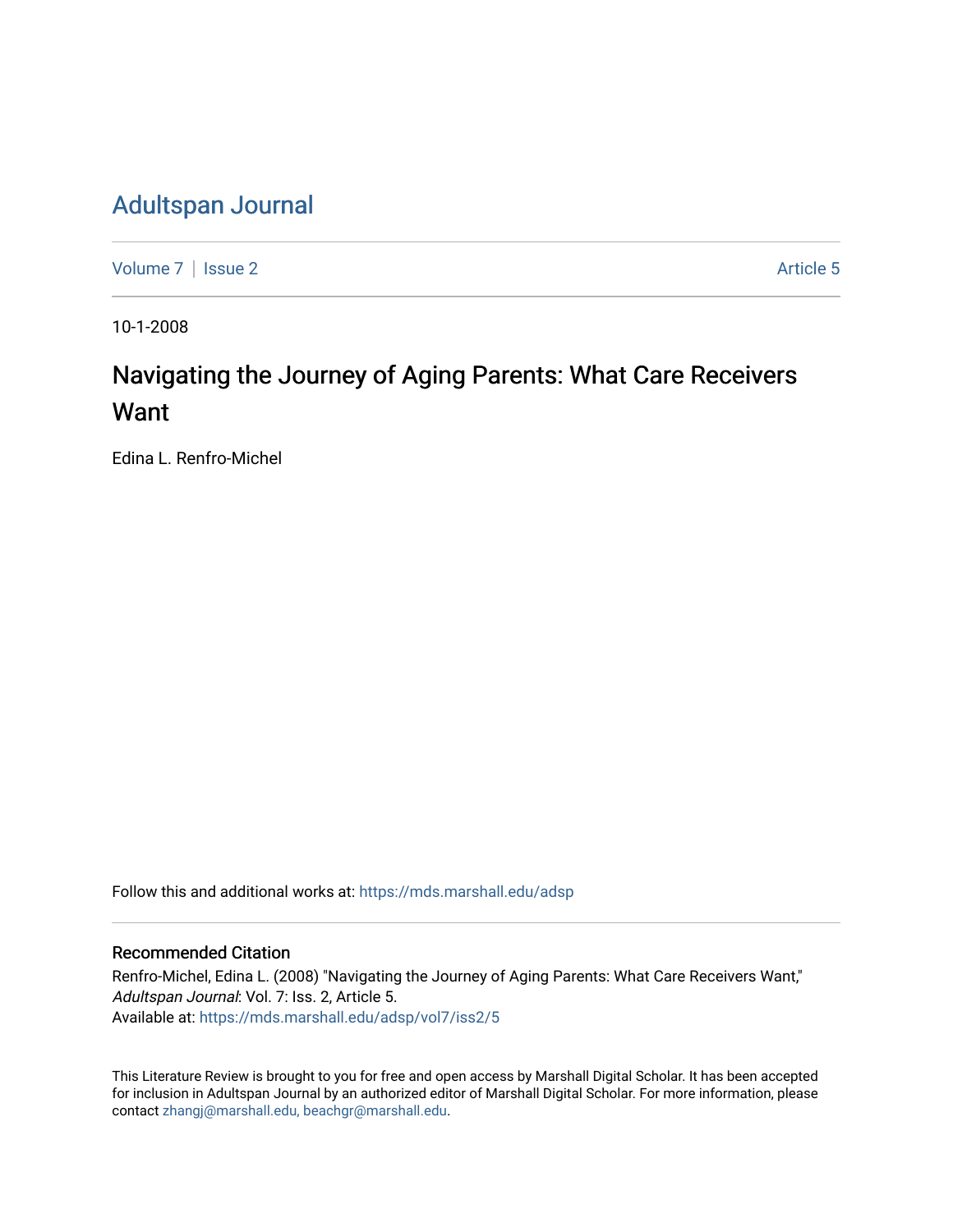**B O O K R E V I E W** . . . . . . . . . .

# *Navigating the Journey of Aging Parents: What Care Receivers Want*

## **Reviewed by Edina L. Renfro-Michel**

*Cheryl A. Kuba. (2006).* Navigating the Journey of Aging Parents: What Care Receivers Want. *New York: Routledge, 177 pp., \$19.95 (paperback). ISBN 978-0-415-95288-0.*

In approximately 25% of households in the United States, families are caring for adults age 50 or older (Flori, n.d.). Caring for an aging family member is a complicated process involving family dynamics as well as basic living and financial arrangements. Caregivers are often "sandwiched" between making decisions for the care of their children and that of their parents. This constant tug and pull can produce a high amount of stress and exhaustion. Additionally, care receivers who were once independent adults may have experienced a loss of mobility resulting in increased dependence on others. Whereas a plethora of research has been conducted regarding caregivers' responses to the stresses of caregiving (Gottlieb & Wolfe, 2002; Ingersoll-Dayton, Neal, & Hammer, 2001; Koerner & Kenyon, 2007; Kurtz, Kurtz, Given, & Given, 2004), little research exists that explores the situation from the care receiver's point of view. Kuba's book *Navigating the Journey of Aging Parents: What Care Receivers Want* (2006), which is based on her master's thesis qualitative research, explores the needs of care receivers as determined by the care receivers themselves. In addition to her master's degree in gerontology, Kuba was an executive director of a retirement community and the primary caregiver for her own parents. Kuba combines her experiences in working with older adults with her qualitative and professional research specific to the topics she discusses.

In the organization of *Navigating the Journey of Aging Parents: What Care Receivers Want*, Kuba has considered the lives of exhausted or overwhelmed caregivers. Rather than reading this book cover to cover, a caregiver would

*Edina L. Renfro-Michel, Department of Counseling and Educational Leadership, Montclair State University. Correspondence concerning this review should be addressed to Edina L. Renfro-Michel, Department of Counseling and Educational Leadership, College of Education and Human Services, Montclair State University, 3162 University Hall, 1 Normal Avenue, Montclair, NJ 07043 (e-mail: renfromichee@mail.montclair.edu).*

. . . . . . . . . . . . . . . . . .

*© 2008 by the American Counseling Association. All rights reserved.*

**ADULTSPAN***Journal Fall 2008 Vol. 7 No. 2* **109**

Published by Marshall Digital Scholar, 2022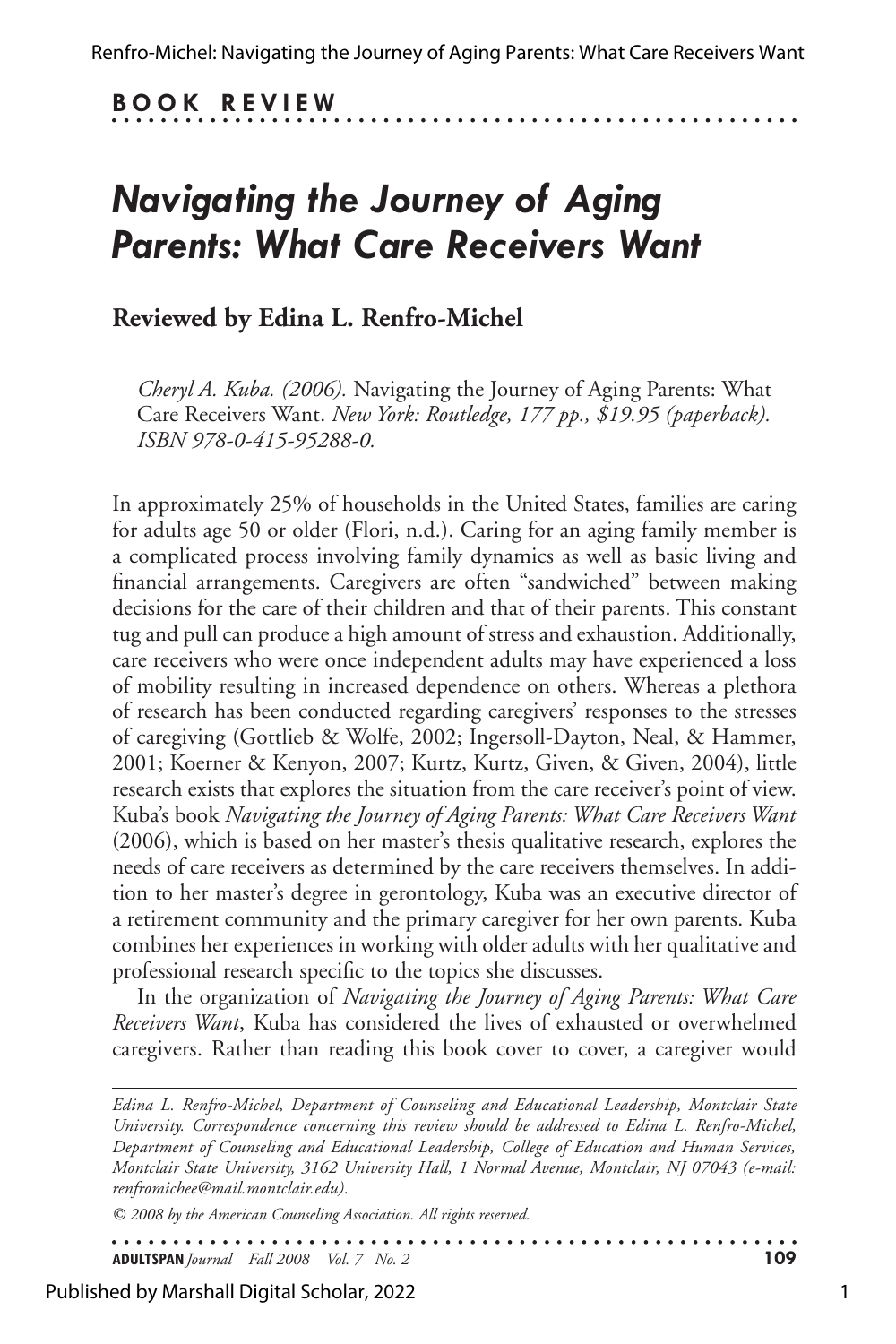be able to find topics of interest by using the subject index. The book's 14 short chapters cover a wide variety of topics including communicating with the care receiver, making decisions regarding living situations, and providing long-distance caregiving. Each chapter is divided into shorter, well-defined sections, often including bullet points and indentation of material. Many of the chapters contain resources for caregivers and care receivers, information from the care receiver's point of view, and explanations of developmental stages of older adults. Although Kuba's book includes a wealth of information, caregivers who would like to explore topics in more depth may consult the comprehensive reference list.

Whereas this book is steeped in research, it does not read like the thesis from which it originated. Kuba's engaging, sometimes humorous, writing holds the reader's interest. The quotations infused within each chapter provide readers with unique insight into the thoughts and feelings of care receivers and caregivers. Kuba imparts unbiased information to help caregivers tailor decisions about many aspects of caring for the aging population to their own family situations.

That caregiving is difficult for both care receivers and care providers is communicated to readers. Kuba clearly has empathy for the care receivers, as evidenced in her writings on the subjects of the difficulty of aging, losing independence, and adjusting to new living situations. Moreover, Kuba isempathetic toward the caregivers, acknowledging the difficulties of balancing self-needs with caregiving needs and the interaction with family dynamics and personalities. Kuba's objective perspective is specifically evident when discussing the use of long-term care facilities and reasons that family members may not be able or willing to take part in the care of aging parents. Kuba negotiates the reader through difficult topics with easy-to-read information and concrete steps caregivers can take to develop strategies to improve caregiving for everyone concerned.

Although Kuba focuses on adult children caring for their aging parents, I believe that anyone in contact with older adults would benefit from reading *Navigating the Journey of Aging Parents: What Care Receivers Want*. Kuba describes aging adults through their own words, helping others to view the world through a developmental stage different from what the majority of caregivers have experienced. The readability of this book opens its use to a broad population, enabling counselors to recommend this book to clients.

### **References**

Flori, D. E. (n.d.). *AAMFT consumer update: Caregiving for the elderly* (Item No. 1079). Retrieved January 24, 2008, from the American Association of Marriage and Family Therapy Web site: http://www.aamft. org/families/consumer\_updates/caregiving\_elderly.asp

Ingersoll-Dayton, B., Neal, M. B., & Hammer, L. B. (2001). Aging parents helping adult children: The experience of a sandwiched generation. *Family Relations, 50,* 262–271.

. . . . . . . . . . . . . . . . . . **110 ADULTSPAN***Journal Fall 2008 Vol. 7 No. 2* 

#### https://mds.marshall.edu/adsp/vol7/iss2/5

Gottlieb, B. H., & Wolfe, J. (2002). Coping with family caregiving to persons with dementia: A critical review. *Aging & Mental Health, 6,* 325–342.